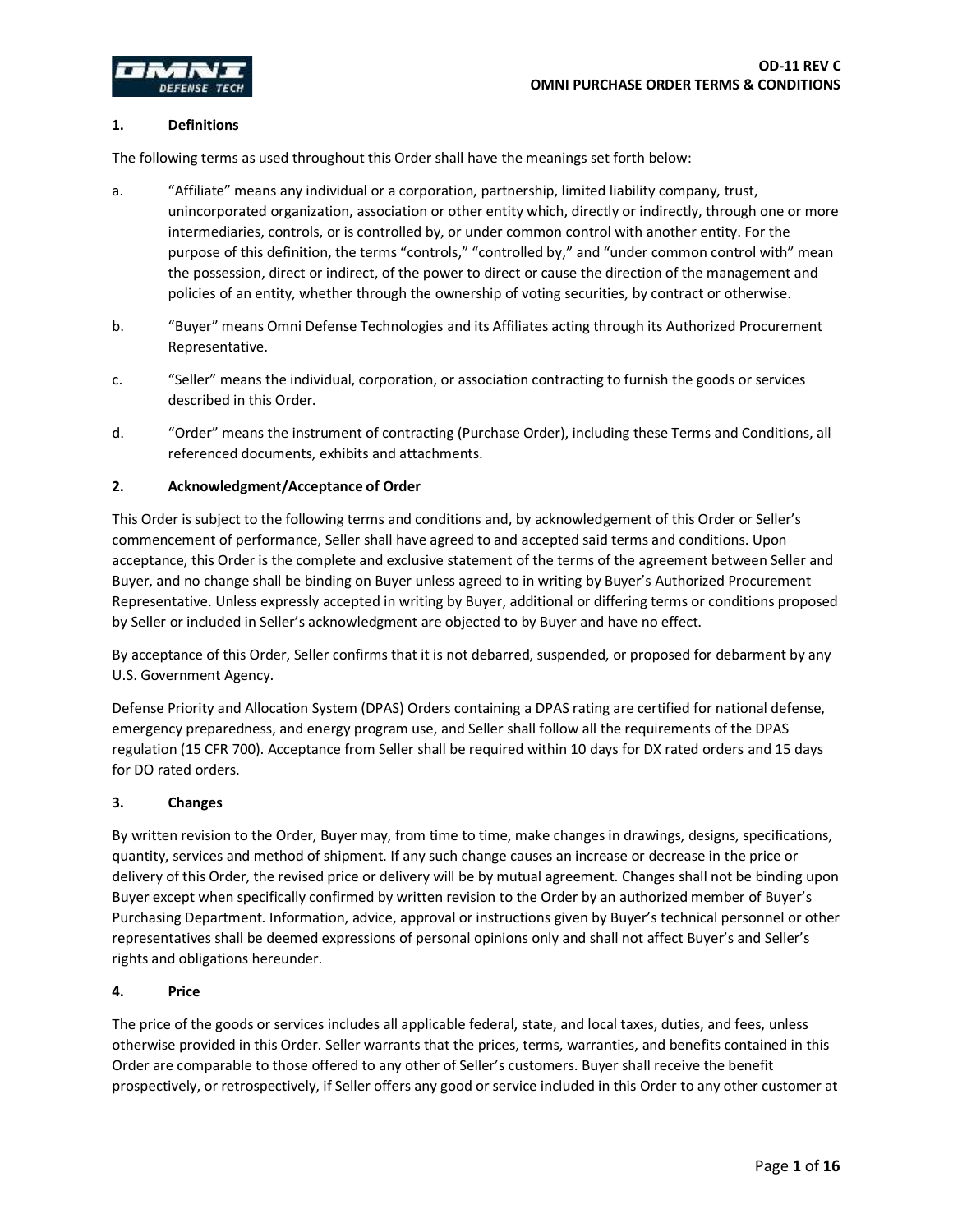

a lower price, more favorable terms, more favorable warranties, or more favorable benefits up to one year after completion of this Order.

#### **5. Certification of Independent Price Determination (Applicable to Firm-Fixed Price Orders)**

In connection with this Order, Seller certifies that the proposed prices were reached independently, without consultation, communication, or agreement with any third party for restricting competition, and that the prices quoted have not been, nor will be, knowingly disclosed, directly or indirectly, by Seller, to any other offeror or competitor prior to Order award.

#### **6. Defective Cost or Pricing Data (Applicable to Contracts Exceeding the TINA Threshold (FAR 15.403-4))**

a. If Seller, its subcontractor, or prospective subcontractor fails to submit accurate, compete and current cost or pricing data, and, as a result of that failure, the U.S. Government reduces the price of Buyer's prime contract, Buyer may recover from Seller an amount equal to the price reduction of Buyer's prime contract.

b. If, as a result of Seller's or its subcontractor's foregoing conduct, the Government imposes a penalty on or charges Buyer interest, Buyer may recover from Seller the amount of that interest or penalty.

c. For the purposes of paragraphs (a) and (b) above, if Buyer is a higher tier subcontractor, Government means the higher tier contractor and prime contract means the higher tier subcontract.

d. Seller will not raise as defenses the matters listed in FAR 52.215-10(c)(1) (AUG 2011) or FAR 52.215- 11(d)(1) (AUG 2011).

#### **7. Disclosure/Protection of Information**

a. Information provided by Buyer to Seller remains the property of Buyer.

b. In accordance with DFARS 252.204-7000, Seller shall not disclose information concerning work under this Order to any third party, unless such disclosure is necessary for the performance of the effort. No news release, public announcement, denial or confirmation of any part of the subject matter of this Order shall be made without prior written consent of Buyer. The restrictions in this paragraph shall continue in effect upon completion or termination of this Order for such period of time as may be mutually agreed upon in writing by the parties. In the absence of a written established period, no disclosure is authorized. Failure to comply with the provisions of this Clause may be cause for termination of this Order.

c. The provisions set forth above are in addition to and do not alter, change, or supersede any obligation contained in a proprietary information agreement between the parties.

d. Unclassified Controlled DoD Information shall be governed by DFARS 252.204-7012 as applicable this Order.

8. Export Control Compliance

a. The Parties shall comply with all export and import laws, regulations, decrees, orders, and policies of the United States Government and the Government of any country in which the Parties conduct business pursuant to this Order, including but not limited to the Export Administration Regulations ("EAR") of the U.S. Department of Commerce, and the International Traffic in Arms Regulations ("ITAR") of the U.S. Department of State (collectively "Trade Control Laws").

b. Seller shall control the disclosure of, and access to, controlled items or technical data provided by Buyer related to the performance of this Order in compliance with all applicable Trade Control Laws. Seller shall not transfer (to include transfer to foreign persons employed by Seller, associated with Seller, under contract to Seller,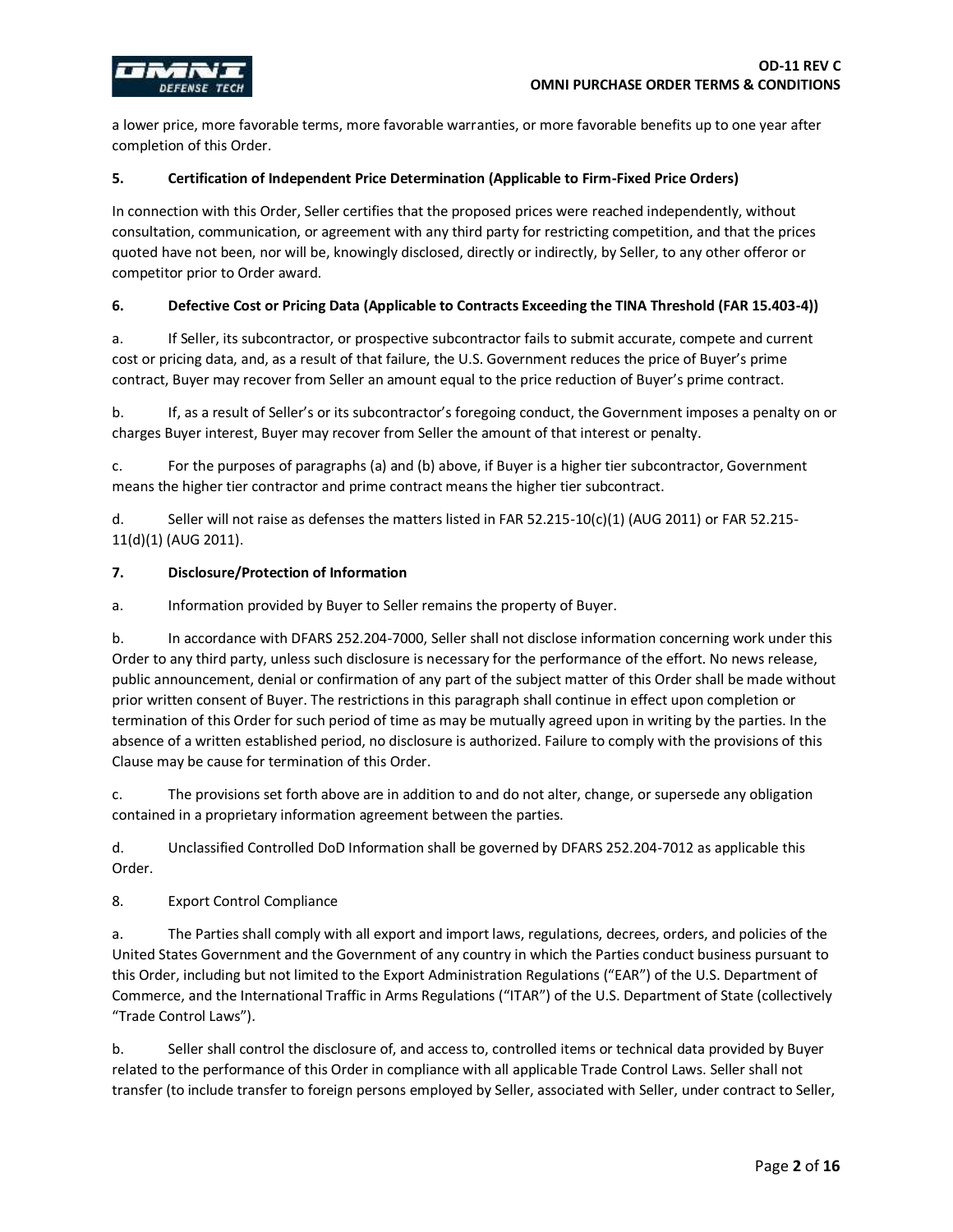

Seller's supplier or Seller's subsidiaries) any export-controlled item, data or services, without providing advance notice to Buyer and obtaining the requisite export and/or import authority.

c. Subject to applicable Trade Control Laws, Seller shall provide Buyer with the export control classification of any commodity or technology including software.

d. Sellers represents that it maintains effective export/import control compliance program in accordance with all applicable Trade Control Laws. A copy of process control documents and other documents reasonably requested by Buyer related to Seller's compliance with applicable Trade Control Laws shall be made available to Buyer upon request.

e. Sellers shall promptly notify Buyer if Seller is or becomes listed in any Denied Parties List or if Seller's export privileges are otherwise denied, suspended or revoked in whole or in part by any Governmental entity.

f. Seller shall timely inform Buyer of any actual or alleged violations of any applicable Trade Control Laws, including any suits, actions, proceedings, notices, citations, inquiries, or other communications from any government agency concerning any actual or alleged violations in Sellers's performance under this Order and shall comply with all reasonable requests from Buyer for information regarding such violations.

## 9. Schedule; Delay

Seller shall strictly adhere to the shipment or delivery schedules specified in the Order. In the event of any anticipated or actual delay, including but not limited to delays attributed to labor disputes, Seller shall: (i) promptly notify Buyer in writing of the reasons for the delay and the actions being taken to overcome or minimize the delay; (ii) provide Buyer with a written recovery schedule; and (iii) if requested by Buyer, ship via air or other expedited routing, at no additional cost to Buyer, to avoid or minimize delay to the maximum extent possible.

### 10. Packing/Shipping

Seller shall be responsible for safe packing in conformity with the carrier's tariff. Seller must number all packages within a shipment with the corresponding numbers shown on the invoice. Seller shall include a packing list bearing the Order number, quantity, description of items shipped, and any other information called for in the Order. One copy of the packing list shall be forwarded to Buyer, and one copy shall be included in Seller's invoice. No extra charge for packing will be paid unless specifically authorized by the Buyer.

For goods purchased F.O.B. Destination (as "F.O.B. the place of destination" is described in the Uniform Commercial Code Section 2-319) Seller shall bear the expense of transport of, and risk of loss or damage to, the goods to the named place.

### 11. Invoices

Invoices are to be submitted to Omni Defense Technologies, Attn: Accounts Payable, 808 Hercules Drive, Colchester, VT 05446 or emailed in PDF format t[o accounting@omnimedicalsys.com](mailto:accounting@omnimedicalsys.com) To be honored, Seller's invoice must include Buyer's Order Number, deliverable description, and quantity and price identical to the Order. Payment will be figured from date the deliverable is accepted by Buyer or date an acceptable invoice is received by Buyer, whichever is later.

## 12. Intellectual Property

Seller agrees that Buyer shall be the sole owner of and Seller agrees to assign, convey and transfer, and hereby does assign, convey, and transfer, to Buyer without requirement for further consideration, all right, title, and interest in each and every invention, discovery, patent, copyright, work of authorship, trademark, development, and improvement and any other form of Intellectual Property conceived, authored, developed, reduced to practice, or otherwise originated by Seller and undertaken in the course of performing under this Order or that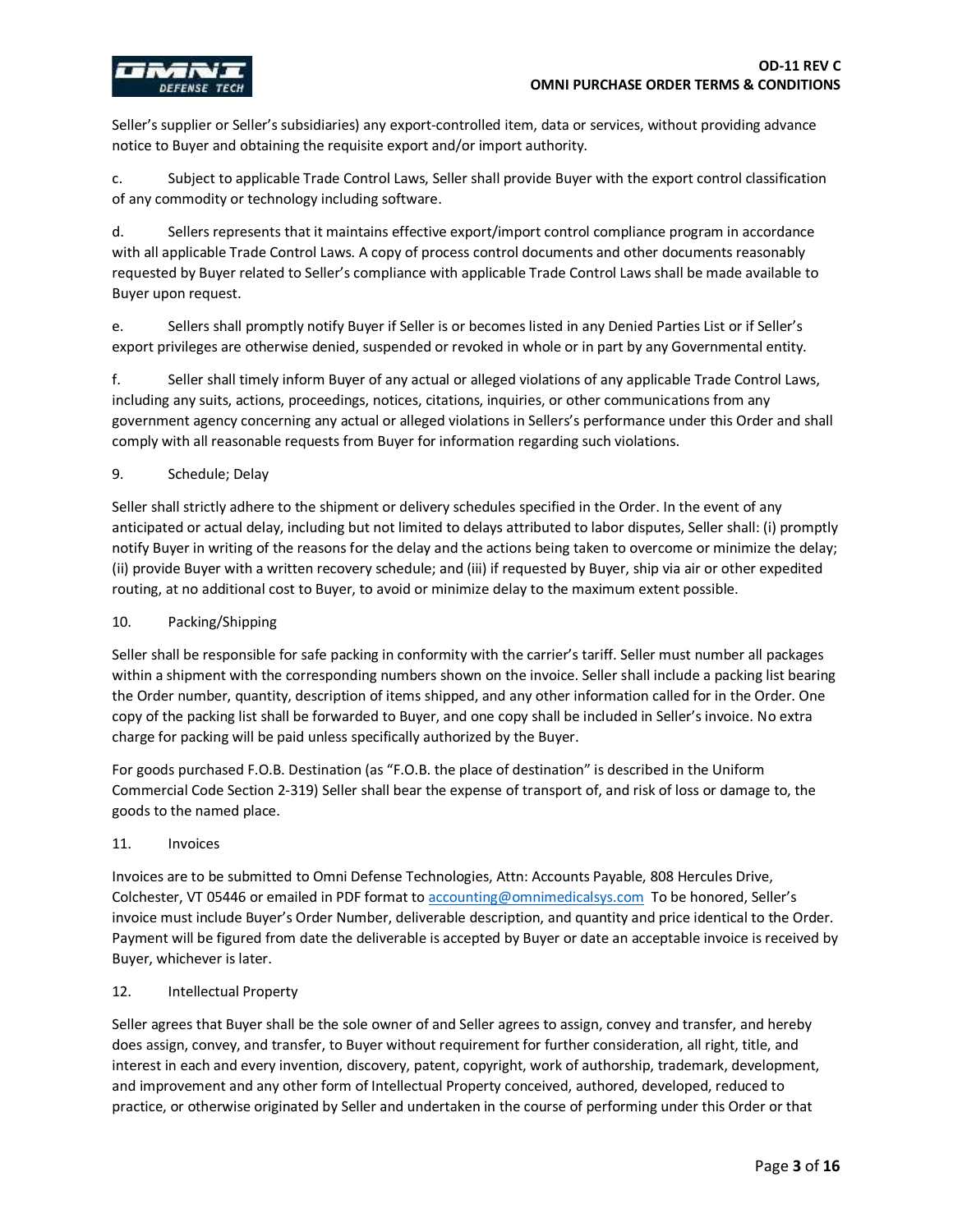

otherwise involve, or are reasonably related to the effort, or to Buyer's actual or demonstrably anticipated research or development of the effort, either solely or in conjunction with others during the term of Seller's engagement hereunder with Buyer (collectively, the "Works"). Upon request, Seller shall execute any additional documentation to further evidence Buyer's sole right, title and interest in the Works.

Furthermore, Seller hereby represents and warrants that Seller has the authority to enter into the agreement, that the Seller's assignment is not a violation of any pre-existing obligation, and that the Seller's Works are free and clear of any claim, lien or other claim of right.

It is recognized and agreed that for efforts originating under Government Contracts, the Parties may be required to and shall grant licenses or other rights to the Government to inventions, data, and information under such provisions that may be contained in the Government prime contract. Nothing herein is intended to, nor shall it limit or remove, any such Governmental rights.

#### 13. Tools, Materials, and Information

Designs, sketches, drawings, blueprints, patterns, dies, molds, tools, gauges, equipment, or special appliances made or procured by Seller especially for producing the goods or services covered by this Order, unless otherwise provided, immediately upon manufacture or procurement shall become the property of Buyer. Unless otherwise provided on the face of this Order or by Change Order, any such items or materials or engineering data or other technical proprietary information furnished by and paid for by Buyer shall become consignment at Seller's risk, shall be used exclusively in the production of Buyer's products required by this Order, shall be subject to disposition by Buyer at all times and, upon demand, shall be delivered to Buyer.

It is recognized and agreed that for efforts originating under Government Contracts, the Parties may be required to and shall grant licenses or other rights to the Government to inventions, data, and information under such provisions that may be contained in the Government prime contract. Nothing herein is intended to, nor shall it limit or remove, any such Governmental rights.

### 14. Equipment Modification/Enhancements

Upon approval of equipment configuration by Buyer, if applicable hereto, Seller shall make no modifications, revisions or changes affecting form, fit, or function of the goods without written consent of Buyer.

### 15. Property

All drawings, tools, jigs, dies, fixtures, materials, and other property supplied or paid for by Buyer shall be and remain the property of Buyer and shall be returned to Buyer upon Buyer's request. All such items shall be used only in the performance of work under this Purchase Order unless Buyer consents otherwise in writing. Goods made in accordance with Buyer's specifications and drawings shall not be furnished or quoted by Seller to any other person or concern without Buyer's prior written consent. Seller shall have the obligation to maintain any and all property furnished by Buyer to Seller and all property to which Buyer acquires an interest by this Purchase Order and shall be responsible for all loss or damage to said property except for normal wear and tear. Seller shall (i) within two (2) working days, report to Buyer the loss, theft, damage, destruction of any such property, or if any such property is found to be malfunctioning or otherwise unsuitable for use and (ii) determine and report the root cause and all pertinent facts as soon as they become known, and corrective action taken to prevent recurrence, at no additional cost to Buyer. Upon request, Seller shall provide Buyer with adequate proof of insurance against such risk of loss or damage. Seller shall clearly mark, maintain in inventory, and keep segregated or identifiable all of Buyer's property.

All Government Furnished Property shall be managed, stored and utilized in accordance with the applicable Government regulations.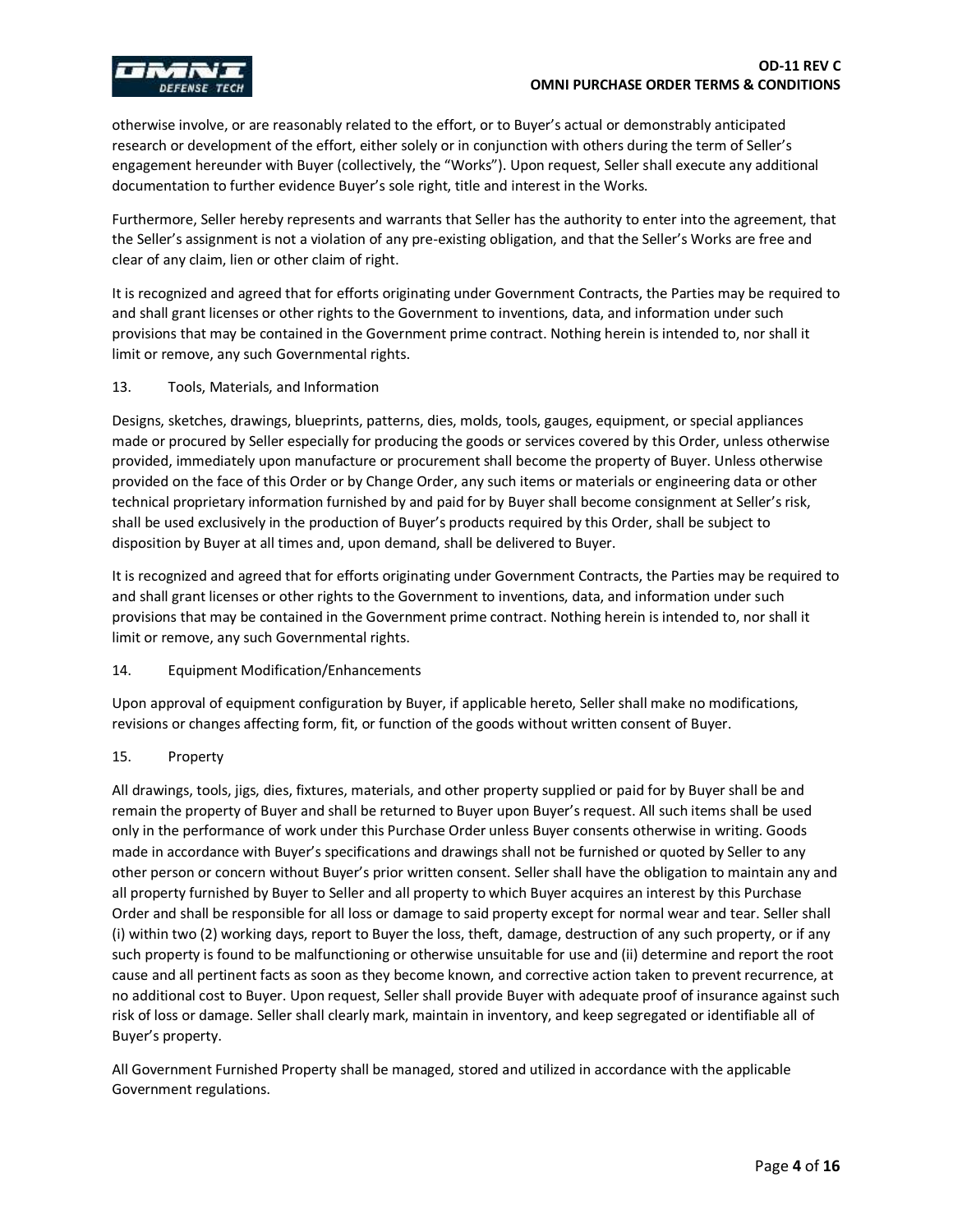### 16. Leased Equipment Support

Seller agrees to maintain, in good working Order, any leased equipment supplied here. Seller also agrees to furnish, when ordered by Buyer, any necessary supporting service for the leased equipment supplied. This includes, but is not limited to, spare parts, hardware and software maintenance services, equipment modifications, or update bulletins, for the normal useful life of such equipment. This clause shall apply when such support services are necessary and applicable to the equipment furnished.

## 17. Responsibility and Insurance

Seller shall maintain, and cause its subcontractors to maintain, the insurance coverages that are specified in this Order, or if none are specified, the following minimum insurance coverage and limits will apply: Statutory Workers' Compensation coverage and Employer's Liability with a limit of \$500,000; Commercial General Liability (including bodily injury and property damage, products/completed operations coverage and contractual liability coverage) with a limit of \$1,000,000 per occurrence. When applicable to Seller's performance on this Order, Seller shall also maintain, and cause its subcontractors to maintain, (i) automobile Liability coverage with a limit of \$1,000,000 per accident, and (ii) Professional Liability covering the services provided by Seller under this Order. Upon Buyer's request, Seller shall provide Buyer with certificates of insurance evidencing such coverage.

## 18. Performance on Buyer's or Buyer's Customer's Premises

When the Order requires Seller to perform work on Buyer's or Buyer's customer's premises, the following shall be adhered to:

a. The Seller shall make all necessary precautions to prevent any injury to persons or damage to property during the progress of such work. The Seller agrees to indemnify Buyer against all loss or liability resulting from any act or omission by Seller, its employees, agents, or subcontractors.

b. The use of a non U.S. Citizen is prohibited without specific consent from Buyer. In addition, background checks such as those performed by employers during the hiring process [e.g., citizenship, personal identification (Social Security Number), criminal and credit] shall be performed by the Seller. Verification of these checks must be provided upon request.

### 19. Seller Contacts with Buyer's Customer and Other Vendors

Buyer shall be responsible for all liaison and communications with Buyer's customer and Buyer's other vendors for this Order. Seller shall not communicate with Buyer's customers or Buyer's other vendors regarding this Order, unless otherwise authorized in writing by Buyer. Notwithstanding the foregoing, nothing herein shall restrict the Government's rights to contract directly with a party to this Agreement.

### 20. Inspection/Acceptance

Inspection and acceptance of all items purchased and delivered will be at destination, unless otherwise provided on the face of this Order, and will take place within a reasonable time (not less than thirty days) of delivery by Buyer or Buyer's customer. Acceptance occurs after Buyer signifies to Seller that it has accepted the goods or services. Acceptance does not of itself impair any other legal or equitable remedy for non-conformity. Acceptance may be revoked if it was made with the reasonable assumption that any non-conformity would be cured, the nonconformity was difficult to discover before acceptance, or is otherwise permitted by law or equity. Revocation of acceptance is equivalent to rejection.

### 21. Counterfeit Work

a. The following definitions apply to this clause: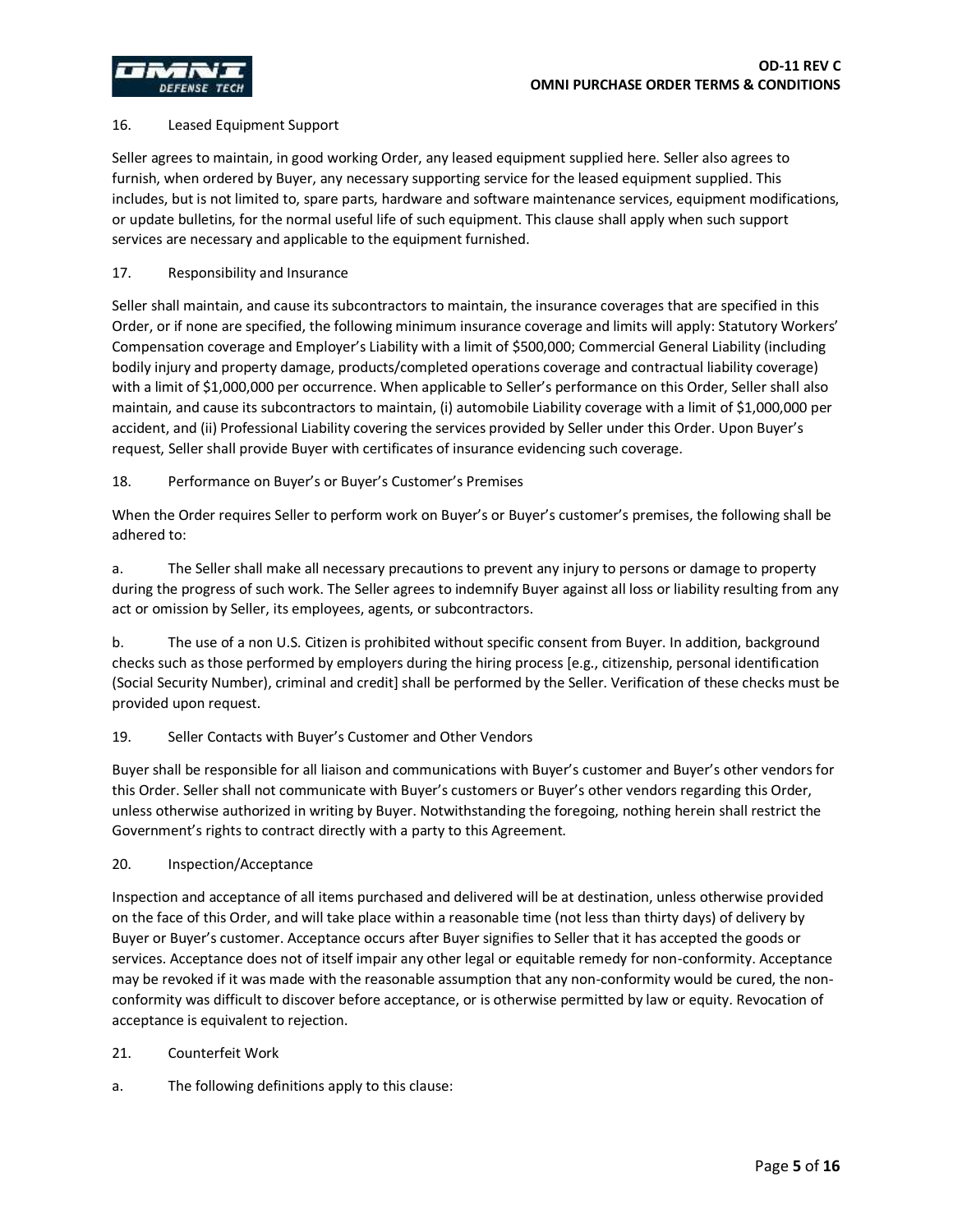

i. "Counterfeit Work" means product or material that is or contains unlawful or unauthorized reproductions, substitutions, or alterations that have been knowingly mismarked, misidentified, or otherwise misrepresented to be an authentic, unmodified part from the original manufacturer, or a source with the express written authority of the original manufacturer or current design activity, including an authorized aftermarket manufacturer. Unlawful or unauthorized substitution includes used work represented as new, or the false identification of grade, serial number, lot number, date code, or performance characteristics.

ii. "Suspect Counterfeit Work" means product or material for which credible evidence (including but not limited to, visual inspection or testing) provides reasonable doubt that the work part is authentic.

b. Seller shall not deliver Counterfeit Work or Suspect Counterfeit Work under this Order.

c. Seller shall only purchase products to be delivered or incorporated as material to Buyer directly from an Original Component Manufacturer (OCM), Original Equipment Manufacturer (OEM), or through an OCM/OEM authorized distribution chain. Products or materials shall not be acquired from an independent distributor or broker unless Buyer has provided prior written approval.

d. Seller shall immediately notify Buyer with the pertinent facts if Seller becomes aware or suspects that it has furnished Counterfeit Work or Suspected Counterfeit Work. When requested by Buyer, Seller shall provide OCM/OEM documentation that authenticates traceability of products or materials to the applicable OCM/OEM.

e. This clause applies in addition to any quality provision, specification, statement of work, or other provision provided in this Order addressing authenticity of work. To the extent that such provisions conflict with this clause, this clause shall prevail.

f. If Counterfeit Work or Suspected Counterfeit Work is delivered under this Order, Seller shall at its own expense, promptly replace such Counterfeit Work or Suspected Counterfeit Work with genuine work conforming to the requirements of this Order. Notwithstanding any other provision in this Order, Seller shall be liable for all costs relating to the removal and replacement of Counterfeit Works or Suspected Counterfeit Works including without limitation Buyer's costs of removing Counterfeit Work, of installing replacement products or materials, of any testing necessitated by the re-installation of products or materials after replacement, and any fines or penalties assessed to Buyer as a result of the Counterfeit Work.

g. The Seller shall participate in monitoring the Government Industry Data Exchange Program (GIDEP) and shall act upon GIDEP reports which affect product or material delivered to Buyer. When Suspect Counterfeit Work or

Counterfeit Work associated with this Order is discovered, the Seller shall submit a GIDEP Report and shall ensure Suspect Counterfeit Work or Counterfeit Work are not delivered to Buyer.

h. Seller shall include this clause in all lower tier subcontracts for the delivery of items that will be included or furnished as product or material to Buyer.

22. Warranties/Remedies for Goods

Seller warrants to Buyer and Buyer's customers for one (1) year after delivery that (1) the prices charged for the goods pursuant hereto shall be no higher than Seller's current prices to any other customer for the same quality and quantity of such goods; (2) that all goods delivered pursuant hereto will be new, unless otherwise specified, and free from defects in material and workmanship; (3) that all goods will conform to applicable specifications, drawings, and standards of quality and performance, and will be free from defects in design and suitable for their intended purpose; (4) that the goods covered by this Order are fit and safe for consumer use, if so intended. All representations and warranties of Seller together with its service warranties and guarantees, if any, shall run to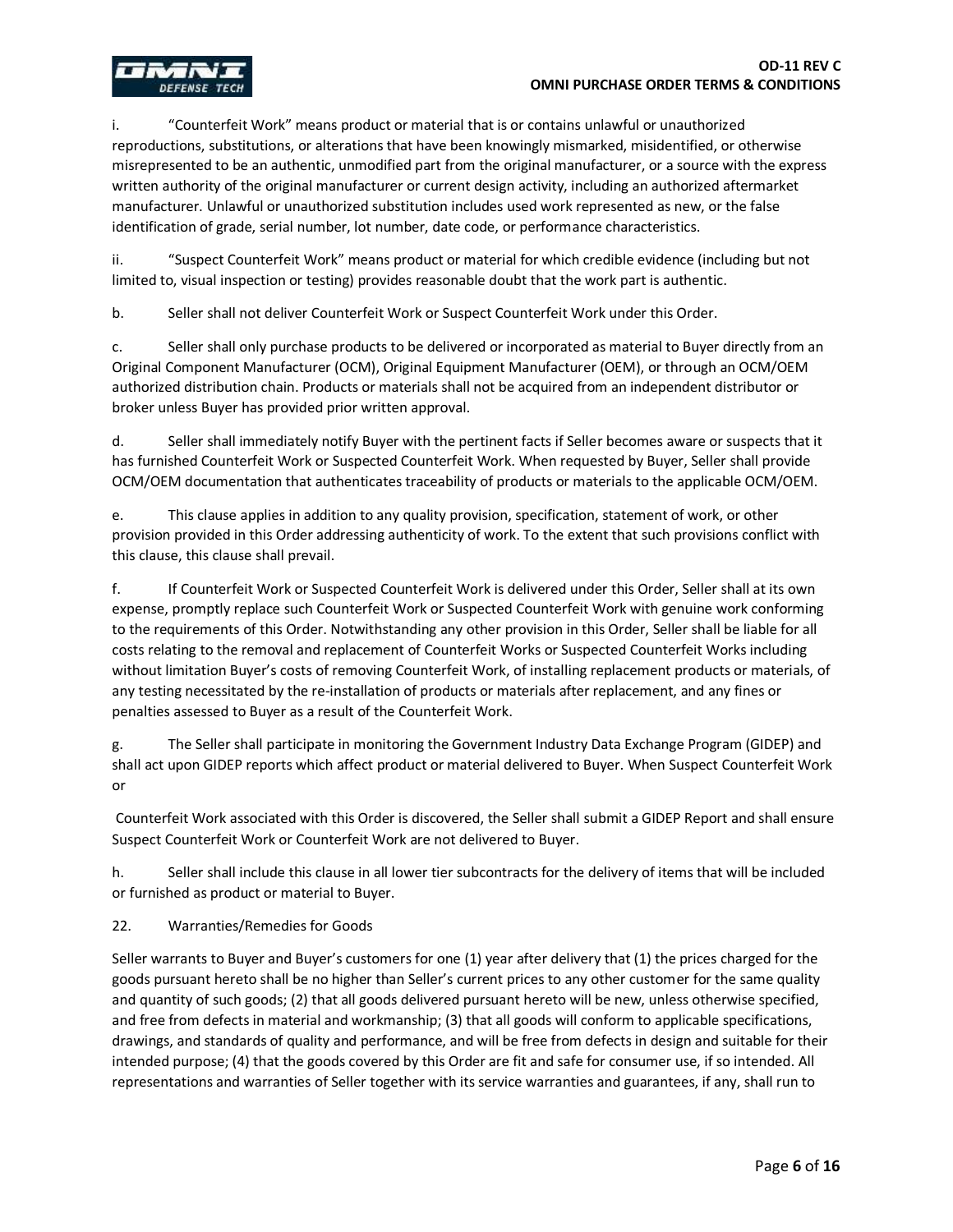

Buyer and Buyer's customers. The foregoing warranties shall survive any delivery, inspection, acceptance, or payment by Buyer.

If any of the goods are found at any time to be defective in material or workmanship, or otherwise not in conformity with the requirements of this Order, Buyer (in addition to any other rights which it may have at law or otherwise) may at its option (1) require Seller to promptly repair or replace the nonconforming goods, or (2) reject and be reimbursed the purchase price for such goods by Seller. If Seller fails to promptly replace or correct such goods or services or to remove such rejected goods, Buyer may at its option (1) by contract or otherwise replace or correct such goods (either by self-producing or by contracting with a third party) and charge to Seller the cost thereof, or (2) terminate this contract for default; in either event Buyer may charge Seller the costs of damages incurred by Buyer. Unless Seller corrects or replaces such goods within the delivery schedule, Buyer may require the delivery of such goods at a reduction in price that is equitable under the circumstances. To defray the cost of shipping and handling, a service charge on rejected goods may be billed to Seller.

## 23. Warranties/Remedies for Services

Seller warrants to Buyer and Buyer's customers for one (1) year after delivery that (1) the rates charged for the services purchased pursuant hereto shall be no higher than Seller's current rates to any other customer for the same quality and quantity of such services; and (2) that all services will conform to applicable standards of quality and performance in the industry. All representations and warranties of Seller together with its service warranties and guarantees, if any, shall run to Buyer and Buyer's customers. The foregoing warranties shall survive any delivery, inspection, acceptance, or payment by Buyer.

If any of the services are found at any time to be defective in quality and performance, or otherwise not in conformity with the requirements of this Order, Buyer (in addition to any other rights which it may have at law or otherwise) may at its option (1) require Seller to promptly re-perform such nonconforming services, or (2) reject and be reimbursed the purchase price for such nonconforming services. If Seller fails to promptly re-perform such services, Buyer may at its option (1) by contract or otherwise perform or have performed such services (either by self-performing or by contracting with a third party) and charge to Seller the cost thereof, or (2) terminate this contract for default; in either event Buyer may charge Seller the costs of damages incurred by Buyer. Unless Seller re-performs such services within the delivery schedule, Buyer may require the delivery of such services at a reduction in price that is equitable under the circumstances.

### 24. Indemnification

In the event any item purchased and delivered under this Order shall be defective in any respect whatsoever:

a. Seller shall indemnify, defend and hold Buyer and Buyer's customers harmless from and against any and all damages, losses, liabilities and expenses (including reasonable attorneys' fees) arising out of or relating to any claims, causes of action, lawsuits or other proceedings, regardless of legal theory, that result, in whole or in part, from Seller's (or any of Seller's subcontractors, suppliers, employees, agents or representatives): (1) intentional misconduct, negligence or fraud; or (2) breach of any representation, warranty or covenant made herein.

b. Buyer shall promptly notify Seller of any claim against Buyer that is covered by this indemnification provision and shall authorize representatives of Seller to settle or defend any such claim or suit and to represent Buyer in, or to take charge of, any litigation in connection therewith.

25. Infringement Indemnity.

a. In lieu of any warranty by Buyer or Seller against infringement, statutory or otherwise, it is agreed that Seller shall defend, at its expense, any suit against Buyer or its customers based on a claim that any goods or services furnished under this Order or the normal use or sale thereof infringes any U.S. Letters, patent or copyright, and shall pay all costs and damages finally awarded in any such suit, provided that Seller is notified in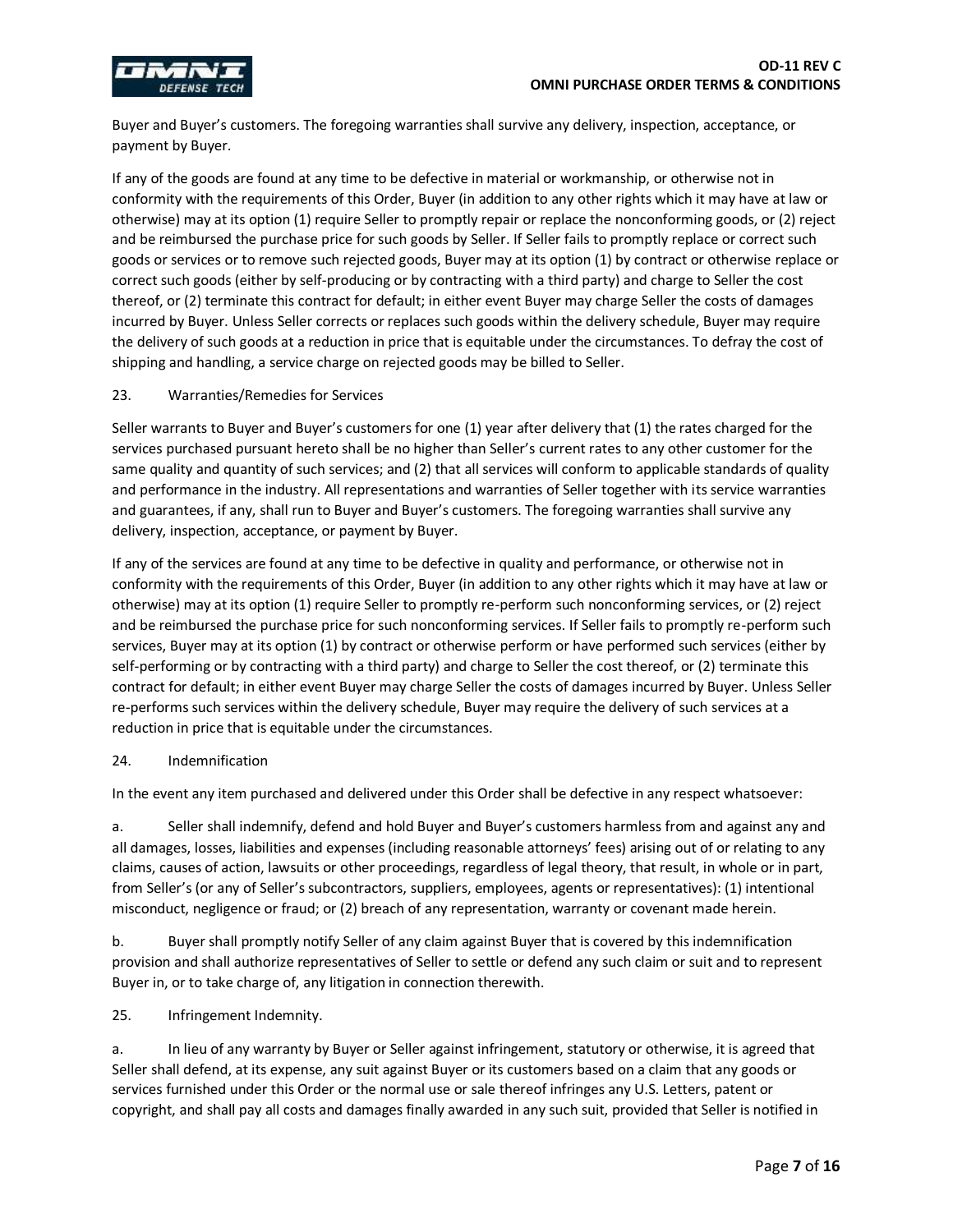

writing of the suit and given authority, information, and assistance at Seller's expense for the defense of same. If the use or sale of said good or service is enjoined as a result of such suit, Seller, at no expense to Buyer, shall obtain for Buyer and its customers the right to use and sell said good or service or shall substitute an equivalent item acceptable to Buyer and extend this patent indemnity thereto.

b. Notwithstanding the foregoing paragraph, when this Order is performed under the Authorization and Consent of the

U.S. Government to infringe U.S. Patents as noted in FAR 52.227-1, Seller's liability for infringement of such Patents in such performance shall be limited to the extent of the obligation of Buyer to indemnify the U.S. Government.

## 26. Termination for Default

a. The Buyer may, by written notice of default to the Seller, terminate the whole or any part of this Order in anyone of the following circumstances: (1) if Seller fails to make progress in the work so as to endanger performance; or (2) if Seller fails to perform any of the other provisions of this Order in accordance with its terms, and in either of these two circumstances does not cure such failure within a period of 10 days (or such longer period as Buyer may authorize in writing) after receipt of notice from the Buyer specifying such failure; or (3) Seller becomes insolvent or the subject of proceedings under any law relating to bankruptcy or the relief of debtors or admits in writing its inability to pay its debts when they become due.

b. If this Order is so terminated, Seller shall submit a final termination settlement proposal to the Buyer. The Seller shall submit the proposal promptly, but no later than six (6) months from the effective date of the termination. If Seller fails to submit the proposal within the time allowed, the Buyer may determine the amount if any, due the Seller because of the termination. The amount will be determined in accordance with FAR Clause 52.249-6, et seq. Seller shall transfer title and deliver to Buyer, in the manner and to the extent requested in writing by Buyer at or after termination such completed goods, partially completed goods and materials, parts, tools, dies, patterns, jigs, fixtures, plans, drawings, information and contract rights as Seller has produced or acquired for the performance of the terminated part of this Order. Buyer will pay Seller the contract price for completed good and services delivered to and accepted by Buyer and the fair value of the other property of Seller so requested and delivered.

c. As an alternate remedy, and in lieu of termination for default, Buyer, in its sole discretion, may elect to extend the contract delivery schedule, and/or to waive other deficiencies in Seller's performance, in which case an equitable reduction in the Order price shall be negotiated.

d. Seller shall continue performance of this Order to the extent not terminated. Buyer shall have no obligations to Seller with respect to the terminated part of this Order except as herein provided.

e. The rights and remedies of the Buyer provided in this clause shall not be exclusive and are in addition to any other rights and remedies provided by this Order or by law or equity. Failure of Buyer to insist on strict performance shall not constitute a waiver of any of the provisions of this Order or waiver of any other default of Seller.

f. Force Majeure: Seller shall not be liable for damages resulting from default due to causes beyond the Seller's control and without Seller's fault or negligence in accordance with FAR Clause 52.249-14 "Excusable Delays" provided however, that if Seller's default is caused by the default of a subcontractor or supplier, such default must arise out of causes beyond the control of both Seller and subcontractor or supplier, and without the fault or negligence of either of them and, provided further, the supplies or services to be furnished by the subcontractor or supplier were not obtainable from other sources.

27. Termination for Convenience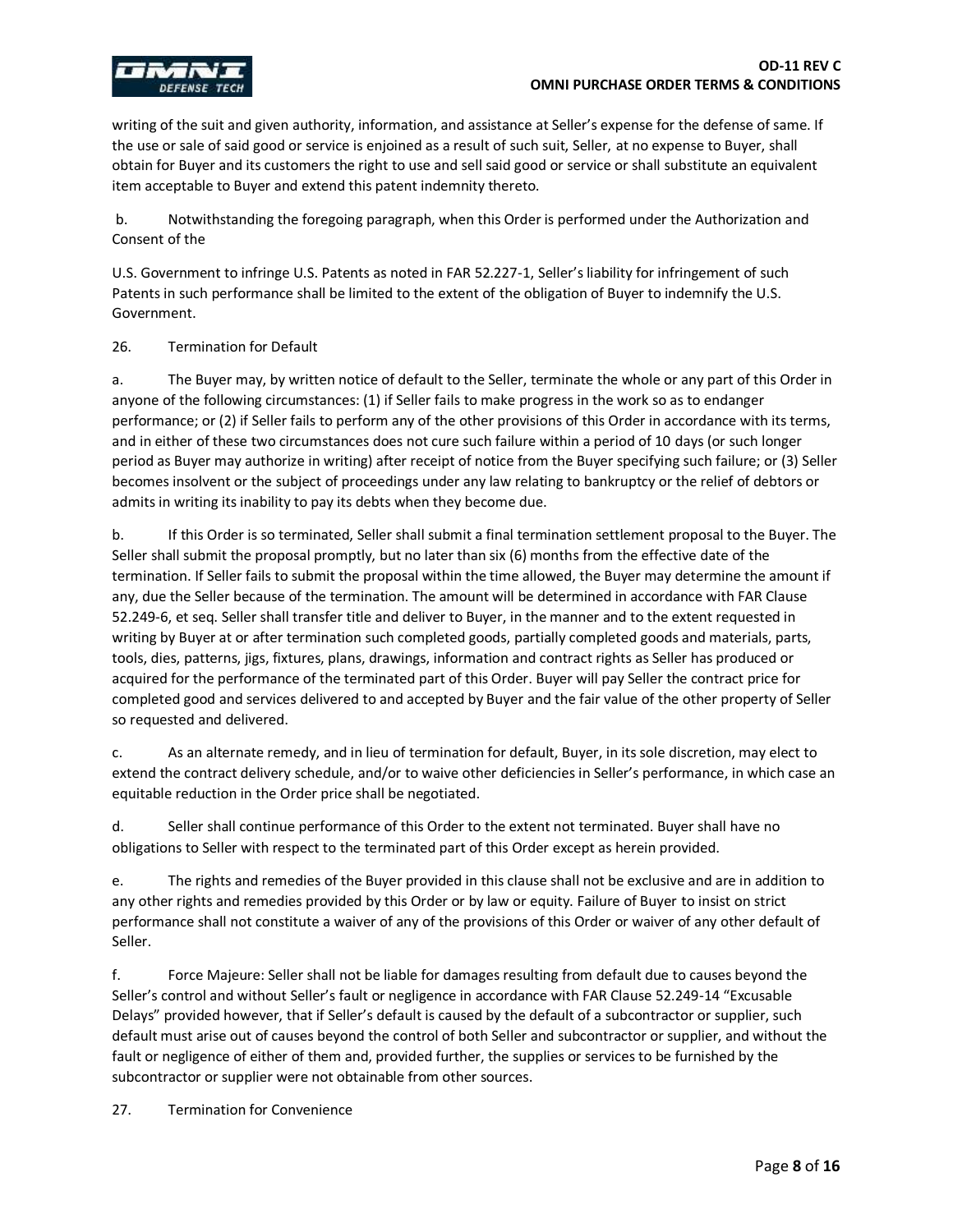

For Buyer's own best interest, Buyer reserves the right to terminate this Order for Convenience, in whole or in part, by providing written notice of such termination to Seller. If the Order is so terminated, the parties' duties and obligations, including Seller's compensation, shall be equitably negotiated between Buyer and Seller; if the parties are unable to reach an agreement, then the matter shall be a Dispute and resolved in accordance therewith. If the terminated Order is solely for services, Buyer shall be liable only for payment for services performed through the effective date of termination.

### 28. Stop-Work Order

Buyer may, at any time, by written notice to Seller, require Seller to stop all or part of the work or delivery of supplies called for by this Order for a period of up to 90 days and for any additional agreed period ("Time Period"). Upon receiving such notice, Seller shall immediately comply with its term and take all reasonable steps to avoid incurring any additional costs associated with the stopped work during the Time Period. Buyer will, prior to the end of the Time Period, either cancel the Stop Work Order or terminate this Order in whole or in part as permitted by this Order. If a Stop Work Order is issued, Buyer shall modify the delivery schedule and/or price in this Order as Buyer deems equitable under the circumstances, provided Seller requests such change within 15 days of the end of the Time Period.

#### 29. Compliance with Law

Seller shall comply with all applicable Federal, State, County and Municipal laws or ordinances which in any manner affect the work to be performed by this Order. Seller shall require all of its representatives, agents and employees to observe and comply with said laws and ordinances and shall indemnify and hold Buyer harmless for all claims, damages and expenses arising from or based on the violation of any such law or ordinance by Seller or its representatives, agents or employees.

## 30. Subcontracting

Seller is hereby granted the right to subcontract any portion of this Order as proposed, provided that all work so subcontracted, when combined, does not exceed 70% of the value of the Order in accordance with FAR 52.215-22 and FAR 52.215-23. Nothing in this Order shall be seen as prohibiting Seller's purchase of standard commercial articles, raw material, or other supplies specified in this Order if these are typically purchased by Seller in the normal course of business.

This right to subcontract shall not be deemed an assignment of obligation and Seller shall remain liable under this Order regardless of subcontracts.

### 31. Assignments

Except as herein otherwise expressly provided, neither this Order nor any interest hereunder nor any sums becoming due to the Seller by reason hereof shall be assignable by the Seller without the prior written consent of the Buyer, provided, however, that claims for money due or to become due to the Seller from the Buyer arising out of this Order may, with written notice to the Buyer, be assigned to a bank, trust company, or other financial institution, including any federal lending agency.

### 32. Interpretation of Order; Notice of Ambiguities

This Order and any and all identified writings or documents incorporated by reference herein or physically attached hereto constitute the parties' complete agreement. No other prior or contemporaneous agreements either written or oral shall be considered to change, modify, or contradict said Order. Any ambiguity in the Order will not be strictly construed against the Buyer but will be resolved by applying the most reasonable interpretation under the circumstances, giving full consideration to the intentions of the parties at the time of contracting. It is the obligation of the Seller to exercise due diligence to discover and to bring to the attention of the Buyer at the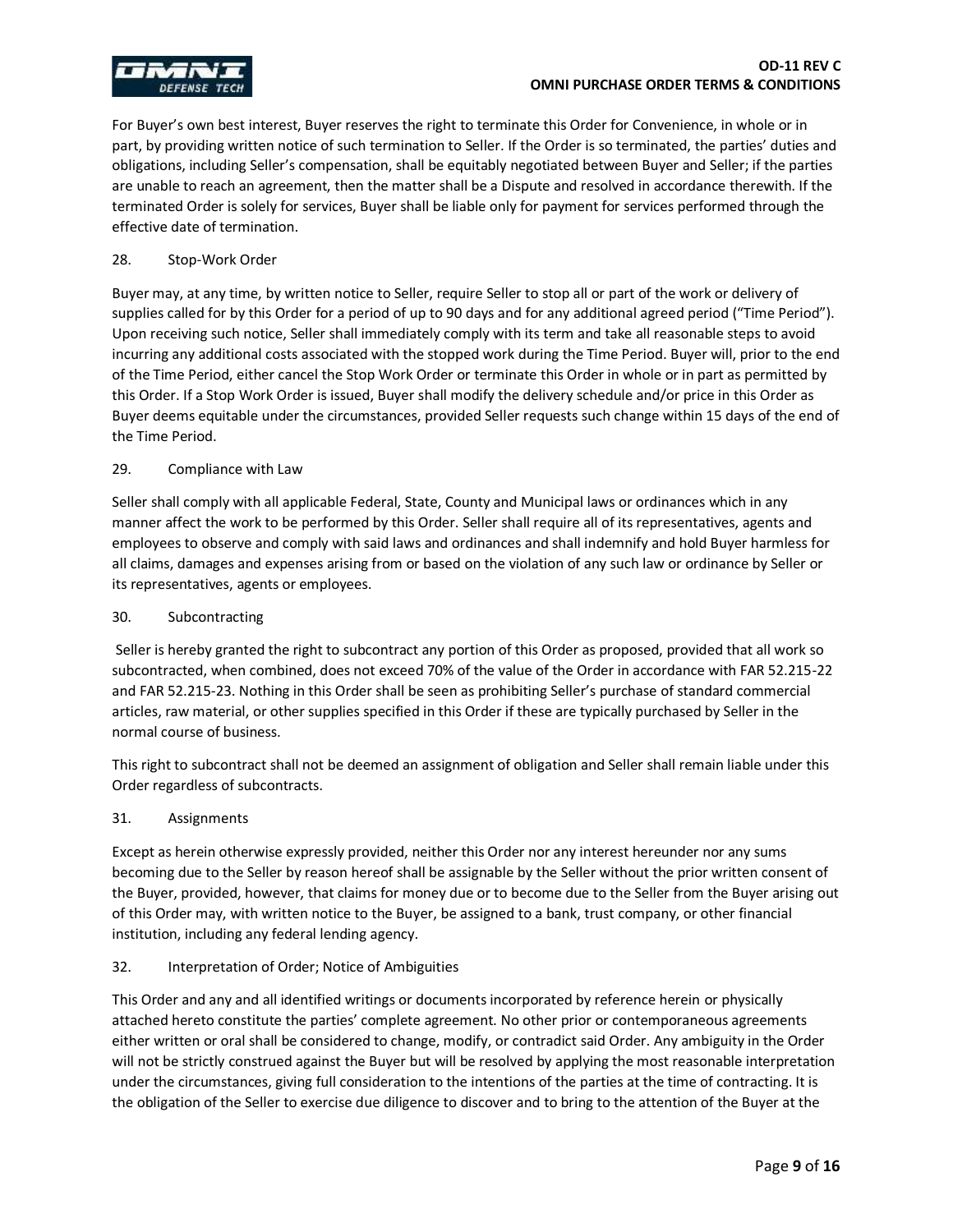

earliest possible time any ambiguities, discrepancies, inconsistencies, or conflicts in or between the specifications and the applicable drawings or other documents incorporated by reference here. Failure to comply with such obligation shall be deemed a waiver and release of any and all claims for extra costs or delays arising out of such ambiguities, discrepancies, inconsistencies, or conflicts.

#### 33. Applicable Law (Jurisdiction)

The validity, construction, and interpretation of this Order, and the rights and duties of the parties to this transaction, shall be governed by the laws of the State of Alabama. The courts located in the State of Alabama shall have exclusive jurisdiction of all matters arising under this Order, and each party hereby consents to the jurisdiction of such courts.

The invalidity of one provision of this Order shall not affect the validity of any other provision.

To the extent that the laws, rules, and regulations for U.S. Government procurement apply, then the laws commonly referred to as U.S. Government contract law shall apply.

#### 34. Disputes

Any dispute shall be determined in the following manner.

a. Buyer and Seller agree to enter into negotiations to resolve any dispute. Both parties agree to negotiate in good faith to reach a mutually agreeable settlement within a reasonable amount of time, not to exceed thirty (30) days.

b. If negotiation is unsuccessful, Buyer and Seller agree to enter into binding Arbitration pursuant to and governed by the American Arbitration Association (AAA) Commercial Arbitration Rules (most recent edition). The Arbitration shall take place in Madison County, Alabama. The Arbitrator shall be bound to follow the applicable Order provisions and Alabama law in adjudicating the dispute. It is agreed by both parties that the Arbitrator's decision is final, and that no party may take any action, judicial or administrative, to overturn this decision. The judgment rendered by the Arbitrator may be entered in any court having jurisdiction thereof.

c. Pending any decision, appeal or judgment referred to in this provision or the settlement of any dispute arising under this Order, Seller shall proceed diligently with the performance of this Order.

If this Order is pursuant to a U.S. Government contract, Seller shall not acquire any direct claim or direct course of action against the U.S. Government except as expressly set forth herein and with the Government Contracting Officer's express consent.

#### 35. Retention of Records

Unless a longer period is specified in this Order or by law or regulation, Seller shall retain all records related to this Contract for four (4) years from the date of final payment received by Seller. Records related to this Order include, but are not limited to, financial, proposal, procurement, specifications, production, inspection, test, quality, shipping and export, and certification records. At no additional cost, Seller shall timely provide access to such records to the U.S. Government and/or Buyer upon request.

#### 36. Order of Precedence

The Order of precedence of the documents applicable to this Order shall be as follows:

- a. Applicable FAR/DFARS Clauses
- b. Purchase Order Form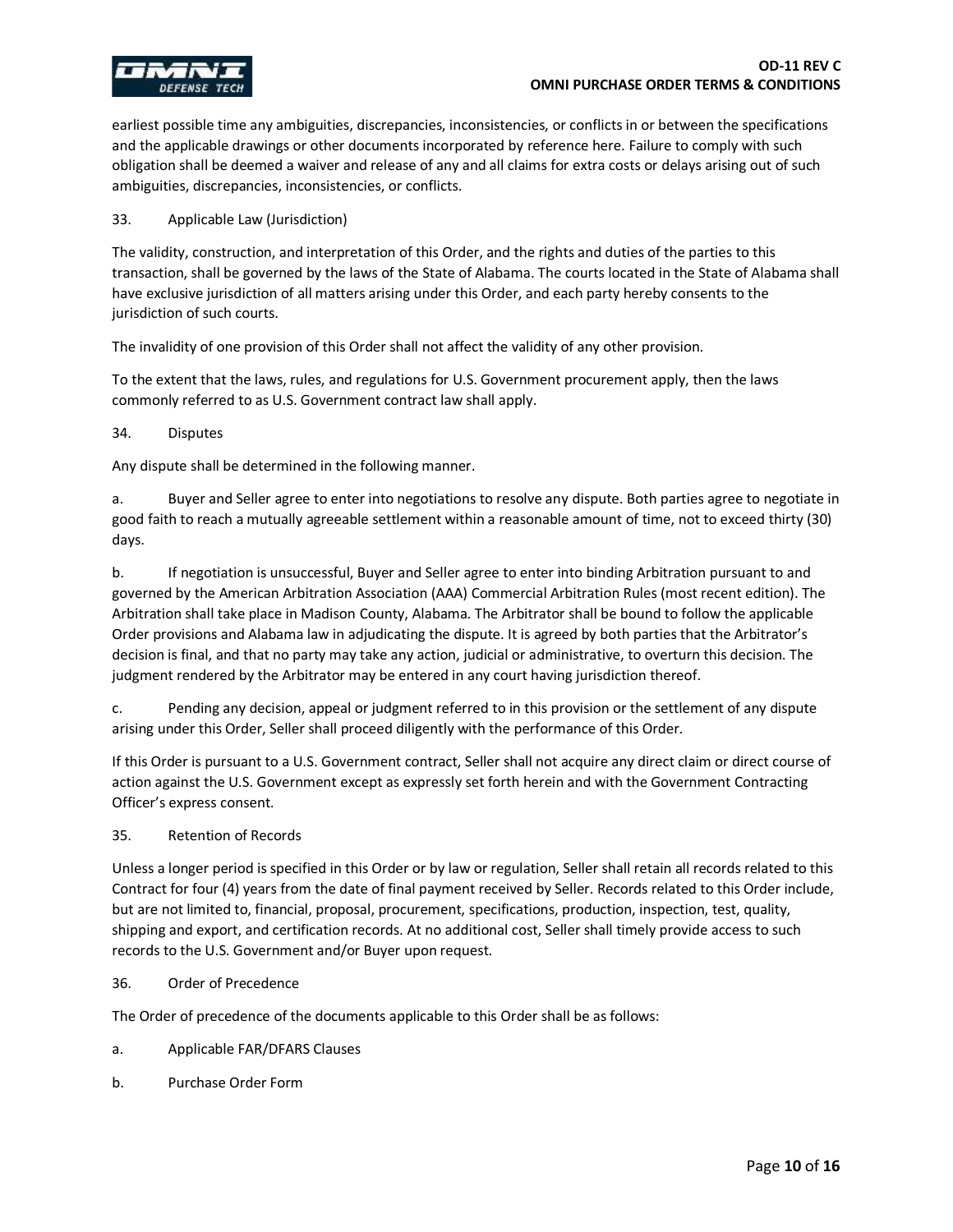



- c. Purchase Order Terms and Conditions
- d. Statement of Work
- e. Technical Specifications
- f. Other documents appended to the Order
- 37. Additional Terms and Conditions

Certain Government terms and conditions shall apply, as applicable by their terms, if a Government contract number is stated on the face of this Order. These terms and conditions will be those in effect in the Government Prime contract as of the date of the Order. Applicable prime contract flow down clauses will be incorporated as part of the Order and shall be flowed down to any lower tier subcontractors as appropriate.

In all such clauses, unless the context of the clause requires otherwise, the term "Contractor" shall mean Subcontractor, the term "Contract" shall mean this Order, and the terms "Government," "Contracting Officer" and equivalent phrases shall mean Buyer and its Authorized Procurement Representative, respectively. It is intended that the referenced clauses shall apply to Seller in such manner as is necessary to reflect the position of Seller as a subcontractor to Buyer, to insure Seller's obligations to Buyer and to Buyer's Customer, and to enable Buyer to meet its obligations under its prime contract.

| 52.203-19    | Prohibition on Requiring Certain Internal Confidentiality<br><b>Agreements or Statements</b>                                                   | <b>JAN 2017</b> |
|--------------|------------------------------------------------------------------------------------------------------------------------------------------------|-----------------|
| 52.204-23    | Prohibition on Contracting for Hardware, Software, and<br>Services Developed or Provided by Kaspersky Lab and Other<br><b>Covered Entities</b> | <b>JUL 2018</b> |
| 52.222-21    | Prohibition of Segregated Facilities                                                                                                           | APR 2015        |
| 52.222-26    | <b>Equal Opportunity</b>                                                                                                                       | SEP 2016        |
| 52.222-35    | <b>Equal Opportunity for Veterans</b>                                                                                                          | <b>OCT 2015</b> |
| 52.222-36    | Equal Opportunity for Workers with Disabilities                                                                                                | <b>JUL 2014</b> |
| 52.222-37    | <b>Employment Reports on Veterans</b>                                                                                                          | <b>FEB 2016</b> |
| 52.222-50    | <b>Combating Trafficking in Persons</b>                                                                                                        | <b>MAR 2015</b> |
| 52.225-13    | Restrictions on Certain Foreign Purchases                                                                                                      | <b>JUN 2008</b> |
| 52.225-26    | Contractors Performing Private Security Functions Outside the<br><b>United States</b>                                                          | <b>OCT 2016</b> |
| 52.244-6     | Subcontracts for Commercial Items                                                                                                              | <b>JAN 2019</b> |
| 252.203-7002 | Requirement to Inform Employees of Whistleblower Rights                                                                                        | SEP 2013        |
| 252.204-7015 | Notice of Authorized Disclosure of Information for Litigation<br>Support                                                                       | MAY 2016        |
| 252.228-7005 | Accident Reporting and Investigation Involving Aircraft, Missiles,<br>and Space Launch Vehicles                                                | <b>DEC 1991</b> |
| 252.229-7014 | Taxes-Foreign Contracts in Afghanistan                                                                                                         | <b>DEC 2015</b> |
| 252.229-7015 | Taxes-Foreign Contracts in Afghanistan (North Atlantic Treaty<br>Organization Status of Forces Agreement)                                      | <b>DEC 2015</b> |
| 252.244-7000 | Subcontracts for Commercial Items                                                                                                              | <b>JUN 2013</b> |

## **All Orders include the following:**

**OD-11 REV C**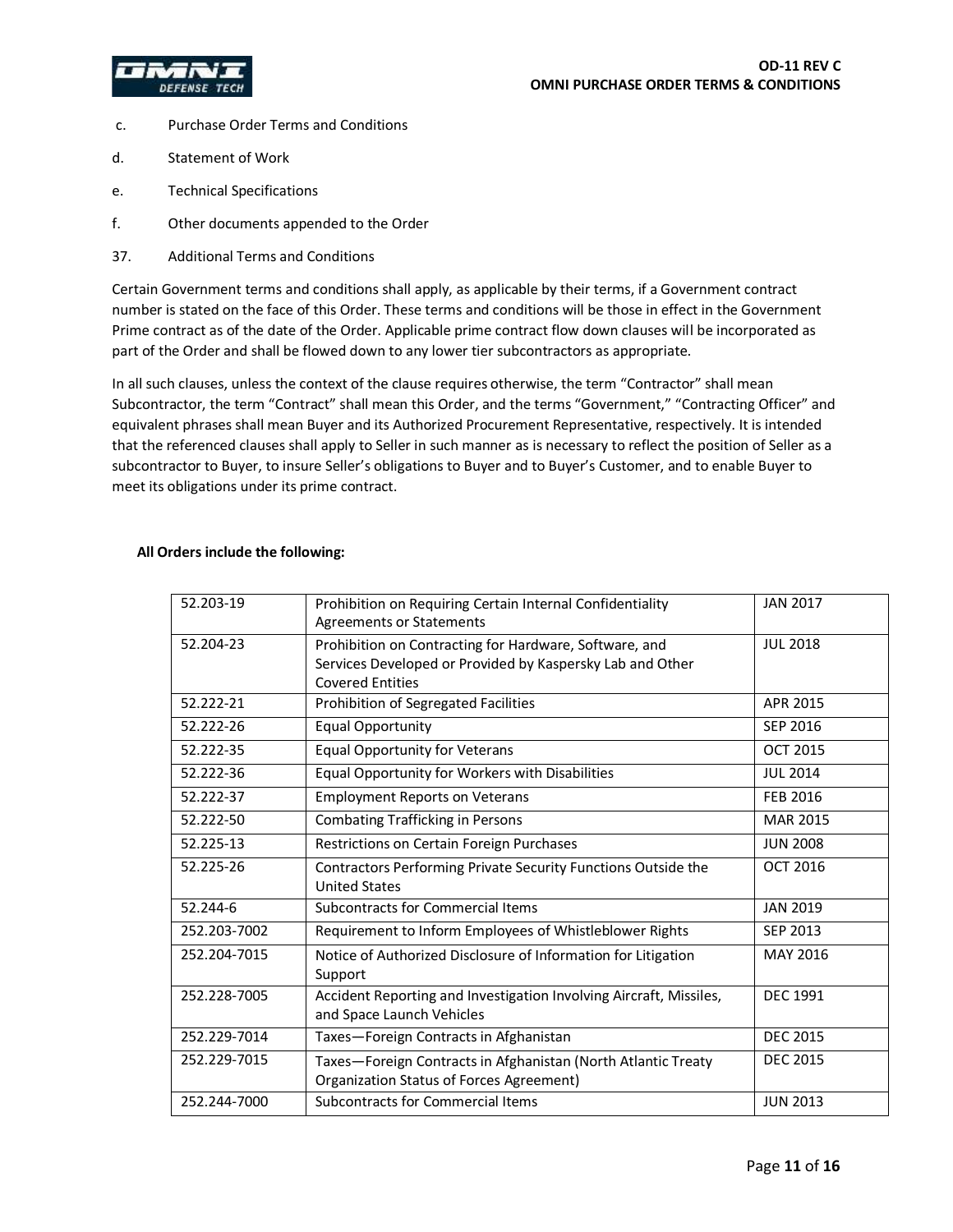

| $1252.225 - 7997$ | Contractor Demobilization (DEVIATION 2013-00017) | 2013<br>AUG |
|-------------------|--------------------------------------------------|-------------|
|-------------------|--------------------------------------------------|-------------|

# **Orders include the following as applicable and if included in the prime contract:**

| 52.203-6      | Restrictions on Subcontractor Sales to the Government                                                                          | <b>SEP 2006</b>  |
|---------------|--------------------------------------------------------------------------------------------------------------------------------|------------------|
| 52.203-7      | Anti-Kickback Procedures                                                                                                       | <b>MAY 2014</b>  |
| 52.203-12     | Limitation on Payments to Influence Certain Federal Transactions                                                               | <b>OCT 2010</b>  |
| 52.203-13     | <b>Contractor Code of Business Ethics and Conduct</b>                                                                          | <b>OCT 2015</b>  |
| 52.203-14     | Display of Hotline Poster(s)                                                                                                   | <b>OCT 2015</b>  |
|               |                                                                                                                                |                  |
| 52.203-15     | Whistleblower Protections Under the American Recovery<br>and Reinvestment Act of 2009                                          | <b>JUN 2010</b>  |
| 52.203-16     | Preventing Personal Conflicts of Interest                                                                                      | <b>DEC 2011</b>  |
| 52.203-17     | Contractor Employee Whistleblower Rights and Requirement To<br>Inform Employees of Whistleblower Rights                        | APR 2014         |
| 52.204-2      | <b>Security Requirements</b>                                                                                                   | AUG 1996         |
| 52.204-9      | Personal Identity Verification of Contractor Personnel                                                                         | <b>JAN 2011</b>  |
| $52.204 - 14$ | <b>Service Contract Reporting Requirements</b>                                                                                 | <b>OCT 2016</b>  |
| 52.204-15     | Service Contract Reporting Requirements for Indefinite-Delivery<br>Contracts                                                   | <b>OCT 2016</b>  |
| 52.204-21     | Basic Safeguarding of Covered Contractor Information Systems                                                                   | <b>JUN 2016</b>  |
| 52.208-8      | Required Sources for Helium and Helium Usage Data                                                                              | APR 2014         |
| 52.209-6      | Protecting the Government's Interest When Subcontracting<br>with Contractors Debarred, Suspended, or Proposed for<br>Debarment | <b>OCT 2015</b>  |
| 52.214-26     | Audit and Records-Sealed Bidding                                                                                               | <b>OCT 2010</b>  |
| 52.214-28     | Subcontractor Certified Cost or Pricing Data-Modifications-<br>Sealed Bidding                                                  | <b>OCT 2010</b>  |
| 52.215-2      | Audit and Records-Negotiation                                                                                                  | <b>OCT 2010</b>  |
| 52.215-12     | Subcontractor Certified Cost or Pricing Data                                                                                   | <b>OCT 2010</b>  |
| 52.215-13     | Subcontractor Certified Cost or Pricing Data-Modifications                                                                     | <b>OCT 2010</b>  |
| 52.215-14     | <b>Integrity of Unit Prices</b>                                                                                                | <b>OCT 2010</b>  |
| 52.215-15     | Pension Adjustments and Asset Reversions                                                                                       | <b>OCT 2010</b>  |
| 52.215-18     | Reversion or Adjustment of Plans for Postretirement Benefits (PRB)<br><b>Other Than Pensions</b>                               | <b>JUL 2005</b>  |
| 52.215-19     | Notification of Ownership Changes                                                                                              | <b>OCT 1997</b>  |
| 52.215-23     | Limitations on Pass-Through Charges                                                                                            | <b>OCT 2009</b>  |
| 52.219-8      | <b>Utilization of Small Business Concerns</b>                                                                                  | <b>NOV 2016</b>  |
| 52.222-4      | Contract Work Hours and Safety Standards - Overtime<br>Compensation                                                            | MAY 2014         |
| 52.222-6      | <b>Construction Wage Rate Requirements</b>                                                                                     | MAY 2014         |
| 52.222-7      | Withholding of Funds                                                                                                           | MAY 2014         |
| 52.222-8      | Payrolls and Basic Records                                                                                                     | MAY 2014         |
| 52.222-9      | <b>Apprentices and Trainees</b>                                                                                                | <b>JULY 2005</b> |
| 52.222-10     | Compliance with Copeland Act Requirements                                                                                      | <b>FEB 1988</b>  |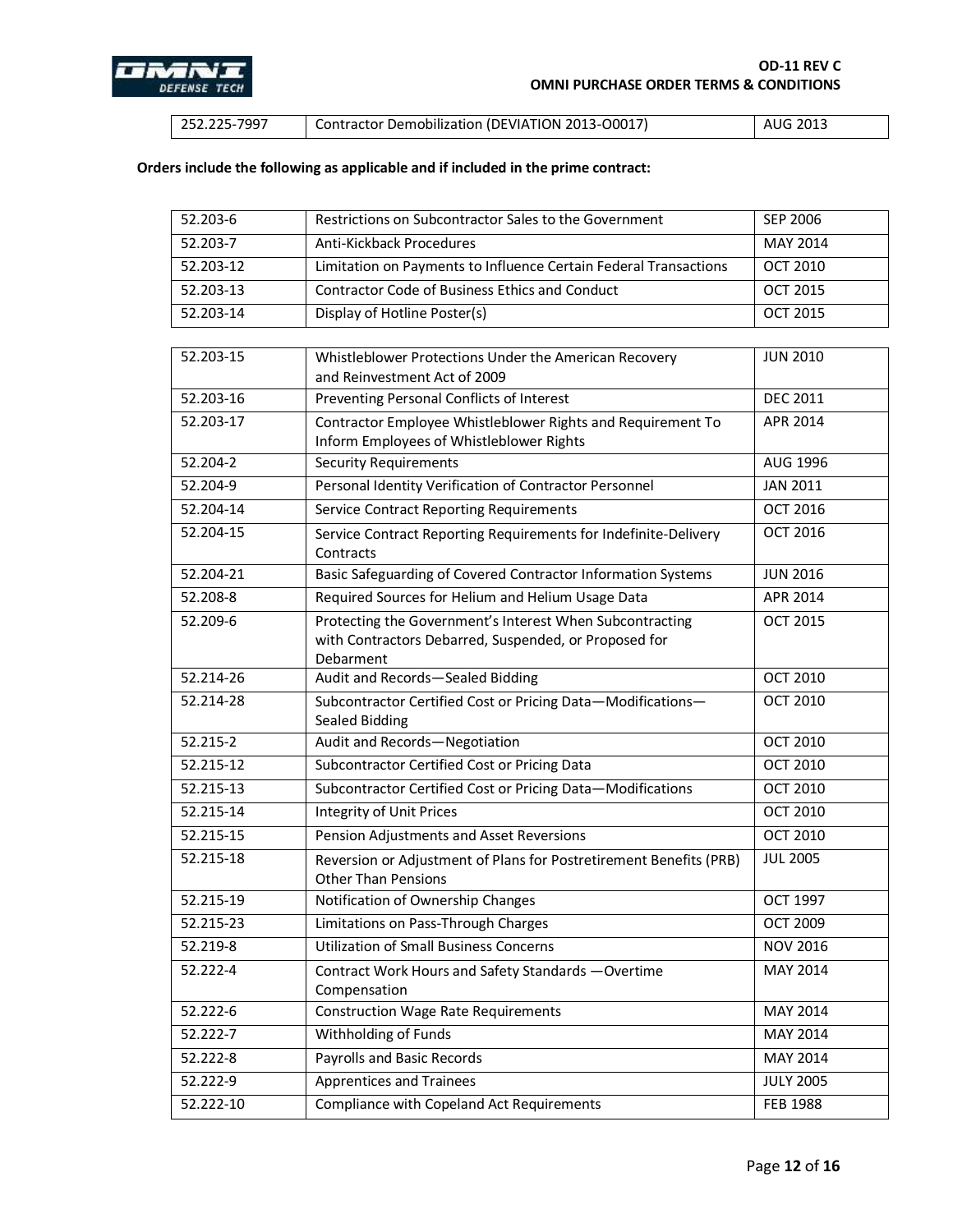

#### **OD-11 REV C OMNI PURCHASE ORDER TERMS & CONDITIONS**

| 52.222-11 | Subcontracts (Labor Standards)                                                                                                                                  | <b>MAY 2014</b> |
|-----------|-----------------------------------------------------------------------------------------------------------------------------------------------------------------|-----------------|
| 52.222-12 | Contract Termination-Debarment                                                                                                                                  | <b>MAY 2014</b> |
| 52.222-13 | Compliance with Construction Wage Rate Requirements<br>and Related Regulations                                                                                  | <b>MAY 2014</b> |
| 52.222-14 | <b>Disputes Concerning Labor Standards</b>                                                                                                                      | <b>FEB 1998</b> |
| 52.222-15 | Certification of Eligibility                                                                                                                                    | <b>MAY 2014</b> |
| 52.222-17 | Nondisplacement of Qualified Workers                                                                                                                            | <b>MAY 2014</b> |
| 52.222-40 | Notification of Employee Rights Under the National Labor<br><b>Relations Act</b>                                                                                | <b>DEC 2010</b> |
| 52.222-41 | Service Contract Labor Standards                                                                                                                                | <b>MAY 2014</b> |
| 52.222-51 | Exemption from Application of the Service Contract Labor<br>Standards to Contracts for Maintenance, Calibration, or Repair<br>of Certain Equipment-Requirements | <b>MAY 2014</b> |

| 52.222-53 | Exemption from Application of the Service Contract Labor                                                                                    | MAY 2014        |
|-----------|---------------------------------------------------------------------------------------------------------------------------------------------|-----------------|
|           | Standards to Contracts for Certain Services-                                                                                                |                 |
| 52.222-54 | Requirements<br><b>Employment Eligibility Verification</b>                                                                                  | <b>OCT 2015</b> |
|           |                                                                                                                                             |                 |
| 52.222-55 | Minimum Wages Under Executive Order 13658                                                                                                   | <b>DEC 2015</b> |
| 52.222-62 | Paid Sick Leave Under Executive Order 13706                                                                                                 | <b>JAN 2017</b> |
| 52.223-7  | Notice of Radioactive Materials                                                                                                             | <b>JAN 1997</b> |
| 52.223-18 | Encouraging Contractor Policies to Ban Text Messaging While<br>Driving                                                                      | AUG 2011        |
| 52.224-2  | Privacy Act                                                                                                                                 | APR 1984        |
| 52.224-3  | <b>Privacy Training</b>                                                                                                                     | <b>JAN 2017</b> |
| 52.225-8  | Duty-Free Entry                                                                                                                             | <b>OCT 2010</b> |
| 52.225-19 | Contractor Personnel in a Designated Operational Area or<br>Supporting a Diplomatic or Consular Mission Outside the United<br><b>States</b> | <b>MAR 2008</b> |
| 52.227-1  | <b>Authorization and Consent</b>                                                                                                            | <b>DEC 2007</b> |
| 52.227-2  | Notice and Assistance Regarding Patent and Copyright Infringement                                                                           | <b>DEC 2007</b> |
| 52.227-9  | Refund of Royalties                                                                                                                         | APR 1984        |
| 52.227-10 | Filing of Patent Applications-Classified Subject Matter                                                                                     | <b>DEC 2007</b> |
| 52.227-11 | Patent Rights-Ownership by the Contractor                                                                                                   | MAY 2014        |
| 52.227-13 | Patent Rights-Ownership by the Government                                                                                                   | <b>DEC 2007</b> |
| 52.228-3  | Workers' Compensation Insurance (Defense Base Act)                                                                                          | <b>JUL 2014</b> |
| 52.228-4  | Workers' Compensation and War-Hazard Insurance Overseas                                                                                     | APR 1984        |
| 52.228-5  | Insurance-Work on a Government Installation                                                                                                 | <b>JAN 1997</b> |
| 52.229-10 | State of New Mexico Gross Receipts and Compensating Tax                                                                                     | APR 2003        |
| 52.230-2  | <b>Cost Accounting Standards</b>                                                                                                            | <b>OCT 2015</b> |
| 52.230-3  | Disclosure and Consistency of Cost Accounting Practices                                                                                     | <b>OCT 2015</b> |
| 52.230-4  | Disclosure and Consistency of Cost Accounting Practices-Foreign<br>Concerns                                                                 | <b>OCT 2015</b> |
| 52.230-5  | Cost Accounting Standards-Educational Institution                                                                                           | AUG 2016        |
| 52.232-40 | Providing Accelerated Payments to Small Business Subcontractors                                                                             | <b>DEC 2013</b> |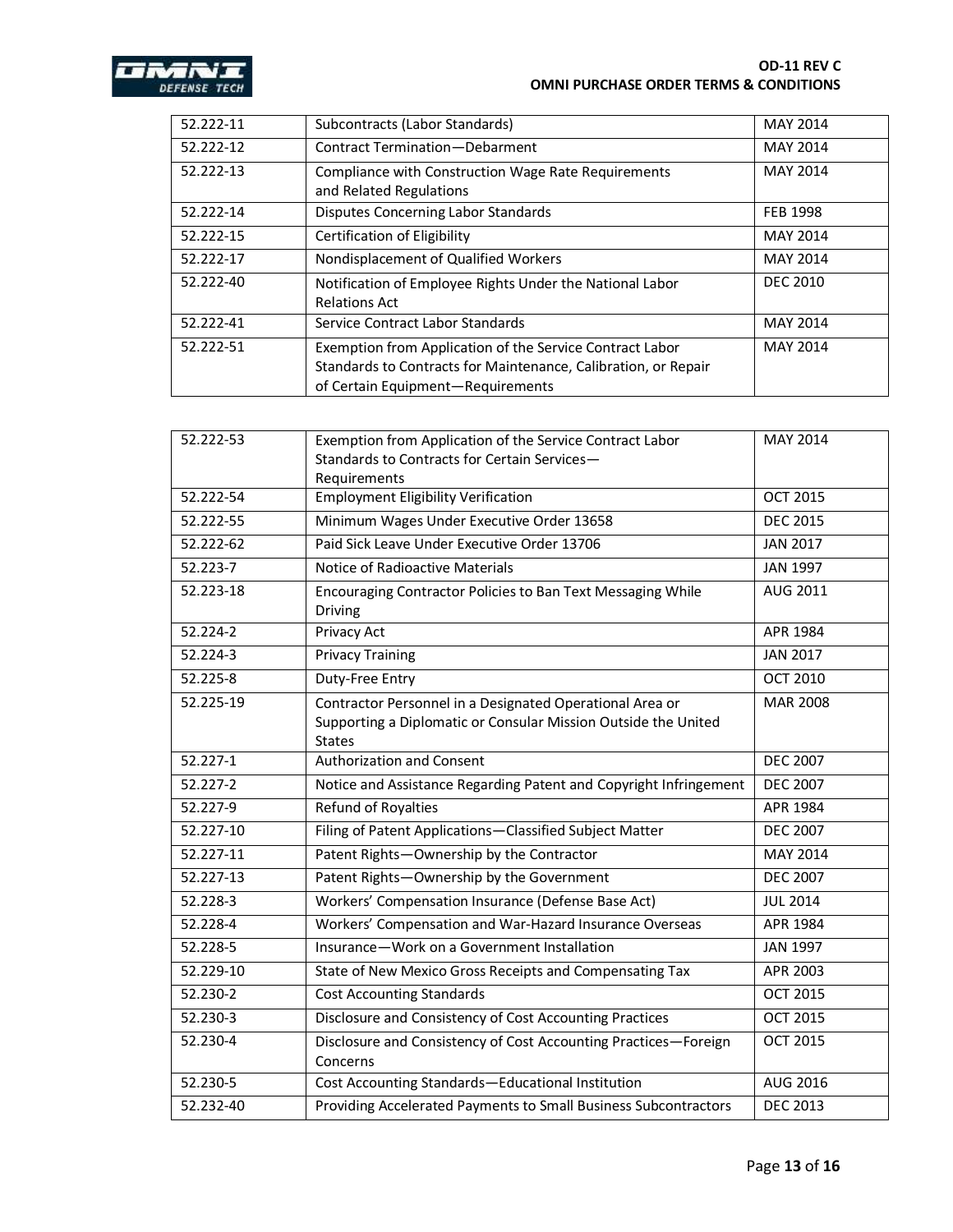

| 52.234-1     | Industrial Resources Developed Under Title III, Defense Production<br>Act                             | <b>SEP 2016</b> |
|--------------|-------------------------------------------------------------------------------------------------------|-----------------|
| 52.236-13    | <b>Accident Prevention</b>                                                                            | <b>NOV 1991</b> |
| 52.244-2     | <b>Subcontracts</b>                                                                                   | <b>JUN 2020</b> |
| 52.245-1     | <b>Government Property</b>                                                                            | <b>JAN 2017</b> |
| 52.246-2     | Inspection of Supplies - Fixed-Price                                                                  | AUG 1996        |
| 52.246-11    | Higher-Level Contract Quality Requirement                                                             | <b>DEC 2014</b> |
| 52.247-63    | Preference for U.S.-Flag Air Carriers                                                                 | <b>JUN 2003</b> |
| 52.247-64    | Preference for Privately Owned U.S.-Flag Commercial Vessels                                           | <b>FEB 2006</b> |
| 52.248-1     | Value Engineering                                                                                     | <b>OCT 2010</b> |
| 52.248-3     | Value Engineering-Construction                                                                        | <b>OCT 2015</b> |
| 252.203-7001 | Prohibition on Persons Convicted of Fraud or Other<br>Defense-Contract-Related Felonies               | <b>DEC 2008</b> |
| 252.203-7004 | Display of Hotline Posters                                                                            | <b>OCT 2016</b> |
| 252.204-7000 | Disclosure of Information                                                                             | <b>OCT 2016</b> |
| 252.204-7009 | Limitations on the Use or Disclosure of Third-Party Contractor<br>Reported Cyber Incident Information | <b>OCT 2016</b> |

| 252.204-7010 | Requirement for Contractor to Notify DoD if the Contractor's<br>Activities are Subject to Reporting Under the U.S.-International | <b>JAN 2009</b> |
|--------------|----------------------------------------------------------------------------------------------------------------------------------|-----------------|
|              | Atomic Energy Agency Additional Protocol                                                                                         |                 |
| 252.204-7012 | Safeguarding Covered Defense Information and Cyber                                                                               | <b>OCT 2016</b> |
|              | <b>Incident Reporting</b>                                                                                                        |                 |
| 252.208-7000 | Intent to Furnish Precious Metals as Government-Furnished Material                                                               | <b>DEC 1991</b> |
| 252.209-7010 | <b>Critical Safety Items</b>                                                                                                     | AUG 2011        |
| 252.211-7003 | Item Unique Identification and Valuation                                                                                         | <b>MAR 2016</b> |
| 252.219-7004 | Small Business Subcontracting Plan (Test Program)                                                                                | <b>OCT 2014</b> |
| 252.222-7000 | Restrictions on Employment of Personnel                                                                                          | <b>MAR 2000</b> |
| 252.223-7002 | Safety Precautions for Ammunition and Explosives                                                                                 | MAY 1994        |
| 252.223-7006 | Prohibition on Storage, Treatment, and Disposal of Toxic or                                                                      | SEP 2014        |
|              | Hazardous Materials--Basic                                                                                                       |                 |
| 252.223-7007 | Safeguarding Sensitive Conventional Arms, Ammunition, and<br>Explosives                                                          | SEP 1999        |
| 252.223-7008 | Prohibition of Hexavalent Chromium                                                                                               | <b>JUN 2013</b> |
| 252.225-7007 | Prohibition on Acquisition of United States Munitions List Items                                                                 | <b>DEC 2018</b> |
|              | from Communist Chinese Military Companies                                                                                        |                 |
| 252.225-7009 | Restriction on Acquisition of Certain Articles Containing Specialty<br>Metals                                                    | <b>OCT 2014</b> |
| 252.225-7013 | Duty-Free Entry                                                                                                                  | MAY 2016        |
| 252.225-7016 | Restriction on Acquisition of Ball and Roller Bearings                                                                           | <b>JUN 2011</b> |
| 252.225-7019 | Restriction on Acquisition of Anchor and Mooring Chain                                                                           | <b>DEC 2009</b> |
| 252.225-7025 | Restriction on Acquisition of Forgings                                                                                           | <b>DEC 2009</b> |
| 252.225-7039 | Defense Contractors Performing Private Security Functions Outside<br>the United States                                           | <b>JUN 2016</b> |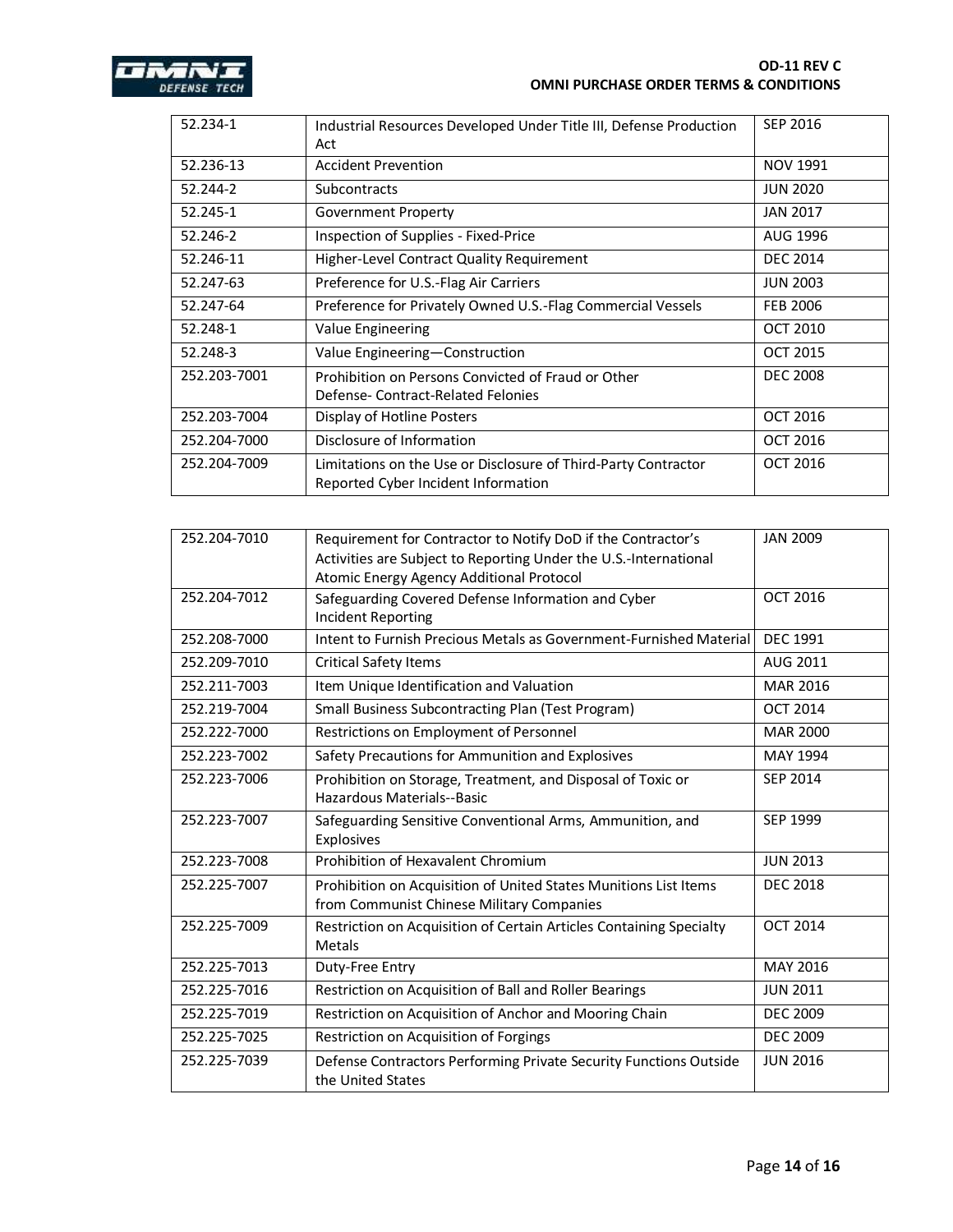

| 252.225-7040 | Contractor Personnel Supporting U.S. Armed Forces Deployed        | <b>OCT 2015</b>  |
|--------------|-------------------------------------------------------------------|------------------|
|              | <b>Outside the United States</b>                                  |                  |
| 252.225-7047 | Exports by Approved Community Members in Performance of           | <b>JUNE 2013</b> |
|              | the Contract                                                      |                  |
| 252.225-7048 | <b>Export-Controlled Items</b>                                    | <b>JUNE 2013</b> |
| 252.226-7001 | Utilization of Indian Organizations, Indian-Owned Economic        | SEP 2004         |
|              | Enterprises, and Native Hawaiian Small Business Concerns          |                  |
| 252.227-7013 | Rights in Technical Data--Noncommercial Items                     | <b>FEB 2014</b>  |
| 252.227-7014 | Rights in Noncommercial Computer Software and Noncommercial       | <b>FEB 2014</b>  |
|              | <b>Computer Software Documentation</b>                            |                  |
| 252.227-7015 | <b>Technical Data--Commercial Items</b>                           | <b>FEB 2014</b>  |
| 252.227-7018 | Rights in Noncommercial Technical Data and Computer Software--    | FEB 2014         |
|              | Small Business Innovation Research (SBIR) Program                 |                  |
| 252.227-7019 | Validation of Asserted Restrictions--Computer Software            | SEP 2016         |
| 252.227-7033 | <b>Rights in Shop Drawings</b>                                    | APR 1966         |
| 252.227-7037 | Validation of Restrictive Markings on Technical Data              | SEP 2016         |
| 252.227-7038 | Patent Rights-Ownership by the Contractor (Large Business)        | <b>JUN 2012</b>  |
| 252.229-7011 | Reporting of Foreign Taxes - U.S. Assistance Programs             | <b>SEP 2005</b>  |
| 252.234-7002 | Earned Value Management System                                    | MAY 2011         |
| 252.235-7003 | Frequency Authorization--Basic                                    | <b>MAR 2014</b>  |
| 252.236-7013 | Requirement for Competition Opportunity for American              | <b>JUN 2013</b>  |
|              | Steel Producers, Fabricators, and Manufacturers                   |                  |
| 252.237-7010 | Prohibition on Interrogation of Detainees by Contractor Personnel | <b>JUN 2013</b>  |

| 252.237-7019 | Training for Contractor Personnel Interacting with Detainees                                                                                      | <b>JUN 2013</b> |
|--------------|---------------------------------------------------------------------------------------------------------------------------------------------------|-----------------|
| 252.237-7023 | <b>Continuation of Essential Contractor Services</b>                                                                                              | <b>OCT 2010</b> |
| 252.239-7010 | <b>Cloud Computing Services</b>                                                                                                                   | <b>OCT 2016</b> |
| 252.239-7016 | Telecommunications Security Equipment, Devices, Techniques, and<br>Services                                                                       | <b>DEC 1991</b> |
| 252.246-7003 | Notification of Potential Safety Issues                                                                                                           | <b>JUN 2013</b> |
| 252.246-7007 | Contractor Counterfeit Electronic Part Detection and<br>Avoidance System                                                                          | AUG 2016        |
| 252.246-7008 | Sources of Electronic Parts                                                                                                                       | MAY 2018        |
| 252.247-7023 | Transportation of Supplies by Sea--Basic                                                                                                          | APR 2014        |
| 252.247-7024 | Notification of Transportation of Supplies by Sea                                                                                                 | <b>MAR 2000</b> |
| 252.225-7980 | Contractor Personnel Performing in the United States Africa<br>Command Area of Responsibility (DEVIATION 2016-O0008)                              | <b>JUN 2016</b> |
| 252.225-7981 | Additional Access to Contractor and Subcontractor Records<br>(Other than USCENTCOM) (DEVIATION 2015-00016)                                        | <b>SEP 2015</b> |
| 252.225-7993 | Prohibition on Providing Funds to the Enemy (DEVIATION 2015-<br>O0016)                                                                            | <b>SEP 2015</b> |
| 252.225-7994 | Additional Access to Contractor and Subcontractor Records in the<br>United States Central Command Theater of Operations<br>(DEVIATION 2015-O0013) | <b>MAR 2015</b> |